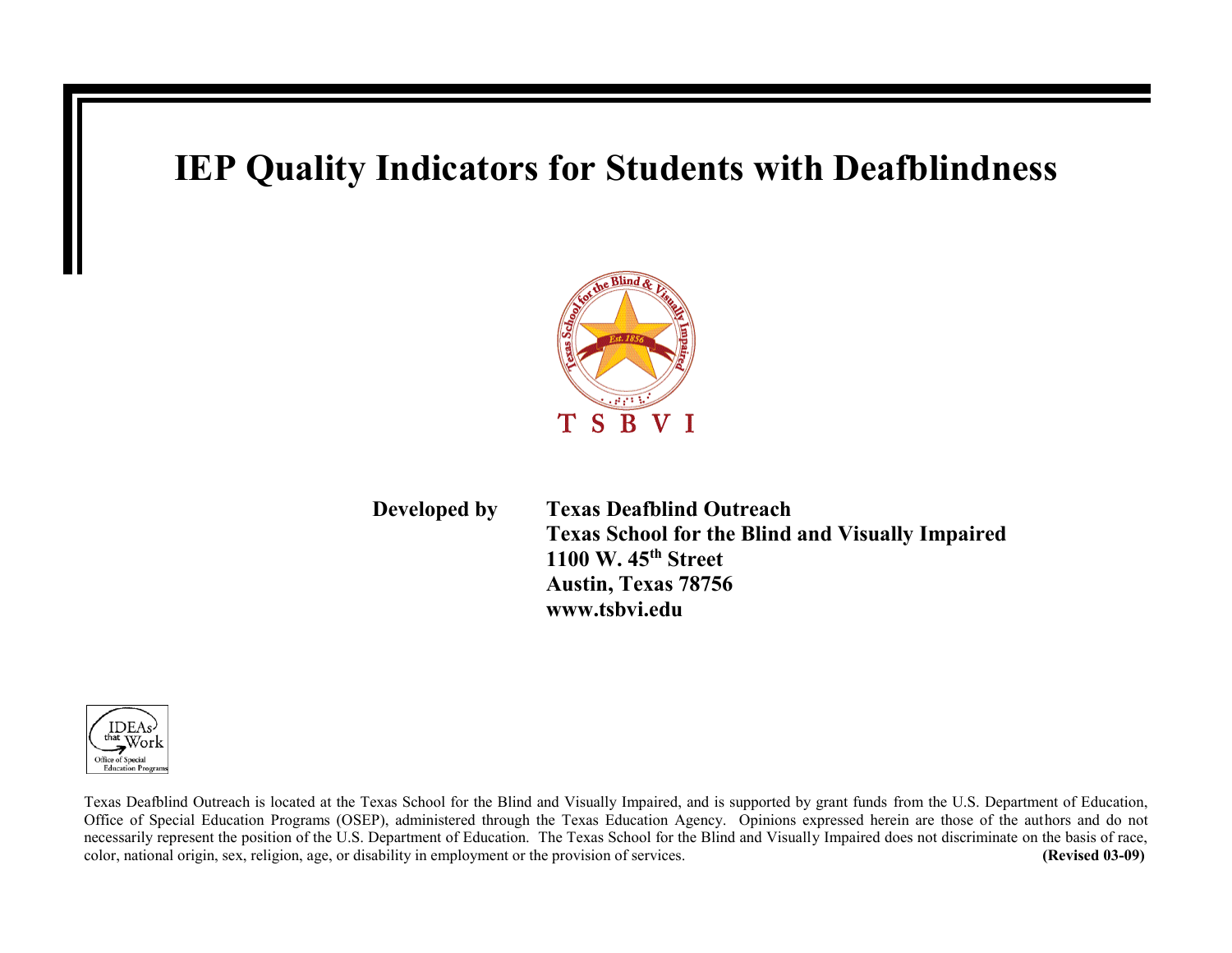### **IEP Quality Indicators for Students with Deafblindness**

| Student's Name: |                         | D.O.B.: |  |
|-----------------|-------------------------|---------|--|
| Date:           | Person Completing Form: |         |  |
| Date:           | Person Completing Form: |         |  |
| Date:           | Person Completing Form: |         |  |

**Federal Definition of Deaf-Blindness (Special Education): Deaf-blindness means concomitant hearing and visual impairments, the combination of which causes such severe communication and other developmental and educational needs that they cannot be accommodated in special education programs solely for children with deafness or children with blindness. 34 CFR 300.8 (c) (2)**

#### *[Texas Education Agency, TEA, Chapter 89, Subchapter AA:](http://www.tea.state.tx.us/rules/tac/chapter089/ch089aa.html)*

(2) Deaf-blindness. A student with deaf-blindness is one who has been determined to meet the criteria for deaf-blindness as stated in 34 CFR, §300.7(c)(2). In meeting the criteria stated in 34 CFR, §300.7(c)(2), a student with deaf-blindness is one who, based on the evaluations specified in subsections  $(c)(3)$  and  $(c)(12)$  of this section:

(A) meets the eligibility criteria for auditory impairment specified in subsection (c)(3) of this section and visual impairment specified in subsection  $(c)(12)$  of this section;

(B) meets the eligibility criteria for a student with a visual impairment and has a suspected hearing loss that cannot be demonstrated conclusively, but a speech/language therapist, a certified speech and language therapist, or a licensed speech language pathologist indicates there is no speech at an age when speech would normally be expected;

(C) has documented hearing and visual losses that, if considered individually, may not meet the requirements for auditory impairment or visual impairment, but the combination of such losses adversely affects the student's educational performance; or

(D) has a documented medical diagnosis of a progressive medical condition that will result in concomitant hearing and visual losses that, without special education intervention, will adversely affect the student's educational performance.

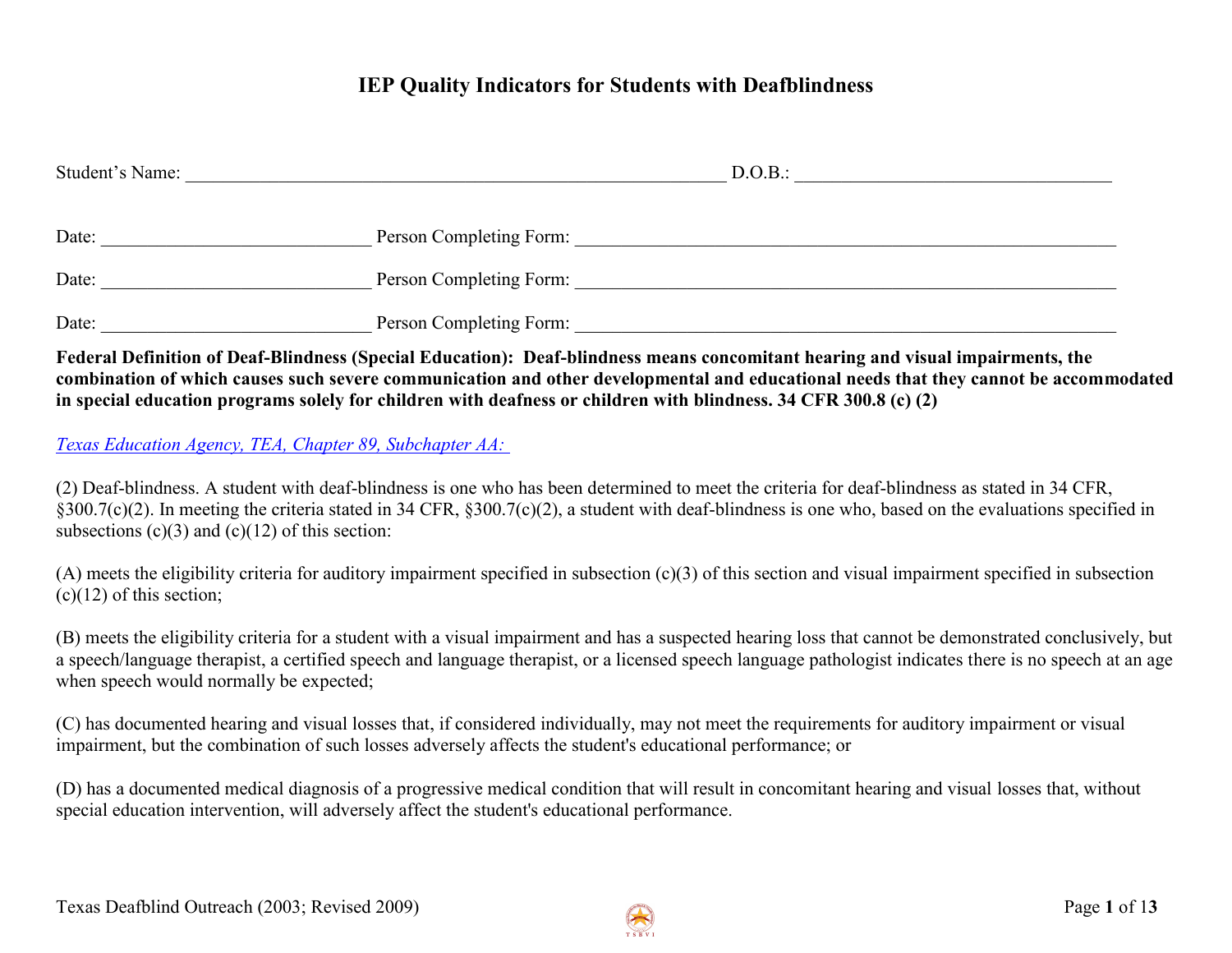#### **The term "Individualized Education Program" (IEP) should be understood to include assessments and evaluations, student performance documentation, the entire IEP document (including goals and objectives, minutes, etc.), and other relevant records.**

**Purpose**: This document is designed to help educational teams develop appropriate IEPs for students with deafblindness. Indicators not present may indicate a training need for the team. The presence of these indicators demonstrates a well-designed IEP in areas related specifically to the impact of *deafblindness*. Other factors indicating a quality IEP *in general* are not covered here.

**Instructions**: After reading the introduction for each of the ten areas, look in the student's IEP for the listed quality indicators. If the indicator is present in the IEP, circle "Y" on this form in the column to the right of the list of indicators. Circle "N" if the indicator is not present. If the item is not applicable for this student, circle N/A, and make a note in the comments section explaining why the indicator is not relevant at this time. The three columns to the right can be used over time to measure progress in IEP development.

#### **Developed by**: Texas Deafblind Outreach

Texas School for the Blind and Visually Impaired 1100 W.  $45<sup>th</sup>$  Street Austin, Texas 78756 www.tsbvi.edu

#### **Texas Deafblind Outreach: (Revised 03-09)**

| Cyral Miller     |
|------------------|
| Chris Montgomery |
| Kate Moss Hurst  |
| Gigi Newton      |
| David Wiley      |
|                  |

**Ten content areas: Etiology Access to Information Social Issues Communication Calendar System Behavior Orientation and Mobility (O&M) Related and Supplemental Services Transition Planning A Teaming Process Plan**

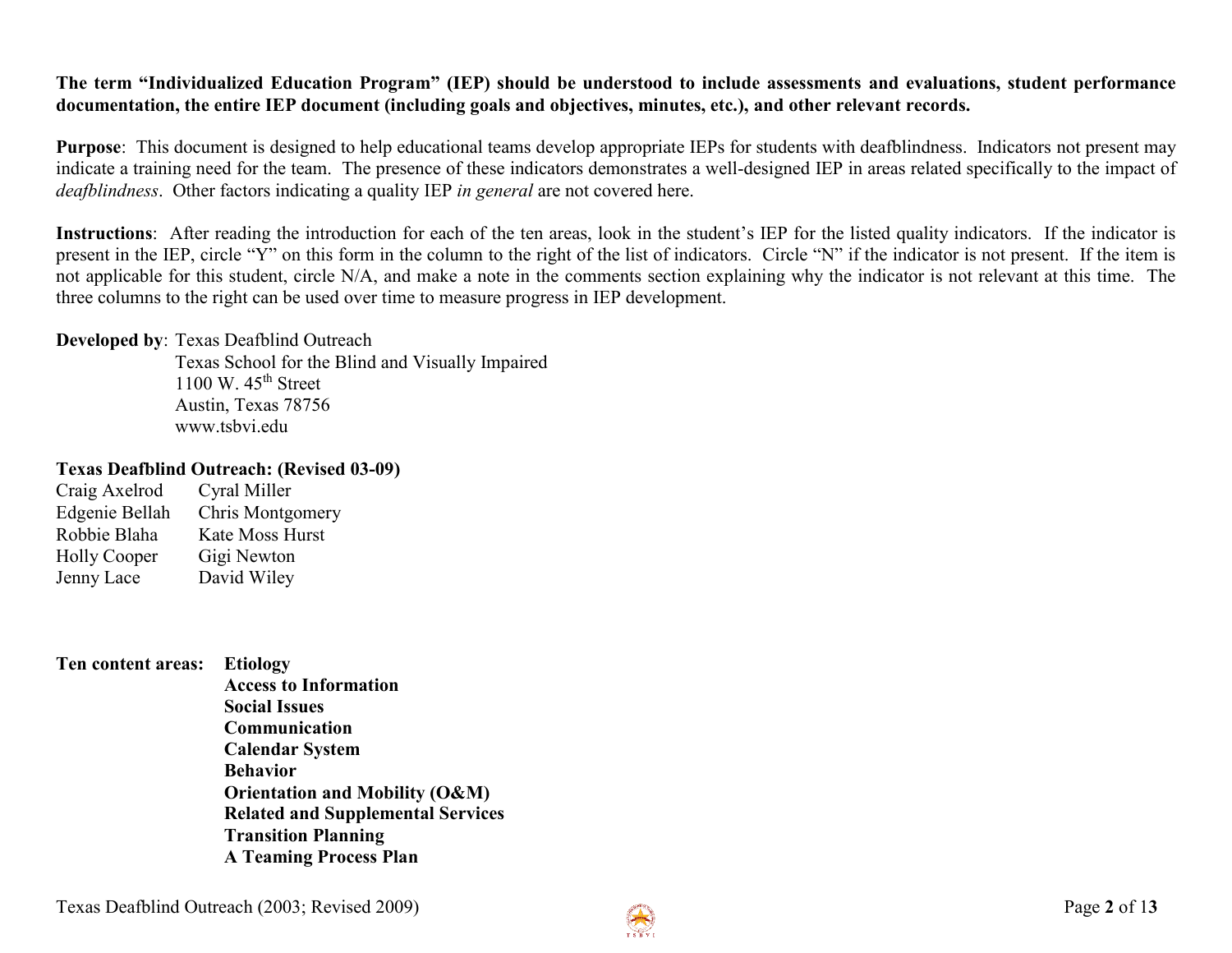| <b>IEP Quality Indicators for Students with Deafblindness</b>                                                                                                                                                                                                                                                                                                                                                                                     | Date:<br>Date of IEP:                              | Date:<br>Date of IEP:             | Date:<br>Date of IEP: |
|---------------------------------------------------------------------------------------------------------------------------------------------------------------------------------------------------------------------------------------------------------------------------------------------------------------------------------------------------------------------------------------------------------------------------------------------------|----------------------------------------------------|-----------------------------------|-----------------------|
| <b>ETIOLOGY</b>                                                                                                                                                                                                                                                                                                                                                                                                                                   |                                                    |                                   |                       |
| Etiology - There are a number of syndromes that result in both a vision and hearing loss. This<br>1.<br>may have bearing on the best educational approaches to use with the student, or give direction<br>to long-term medical follow-up. For example, a student with CHARGE Syndrome may be<br>behind in experiential development due to numerous early hospitalizations, and may be at risk<br>for retinal detachment associated with Coloboma. | Y: for Yes<br>N: for No<br>N/A: for Not Applicable | <b>Please Circle Your Answer:</b> |                       |
| 1.1 The student's etiology is indicated in the evaluation and assessment documents.                                                                                                                                                                                                                                                                                                                                                               | Y N N/A                                            | Y N N/A                           | Y N N/A               |
| 1.2 Impact of the etiology on the student's educational needs is addressed during the development<br>of the IEP.                                                                                                                                                                                                                                                                                                                                  | Y N N/A                                            | Y N N/A                           | Y N N/A               |
| 1.3 The student's etiology has been reported on the annual Deafblind Census.                                                                                                                                                                                                                                                                                                                                                                      | Y N N/A                                            | Y N N/A                           | Y N N/A               |
|                                                                                                                                                                                                                                                                                                                                                                                                                                                   |                                                    |                                   |                       |

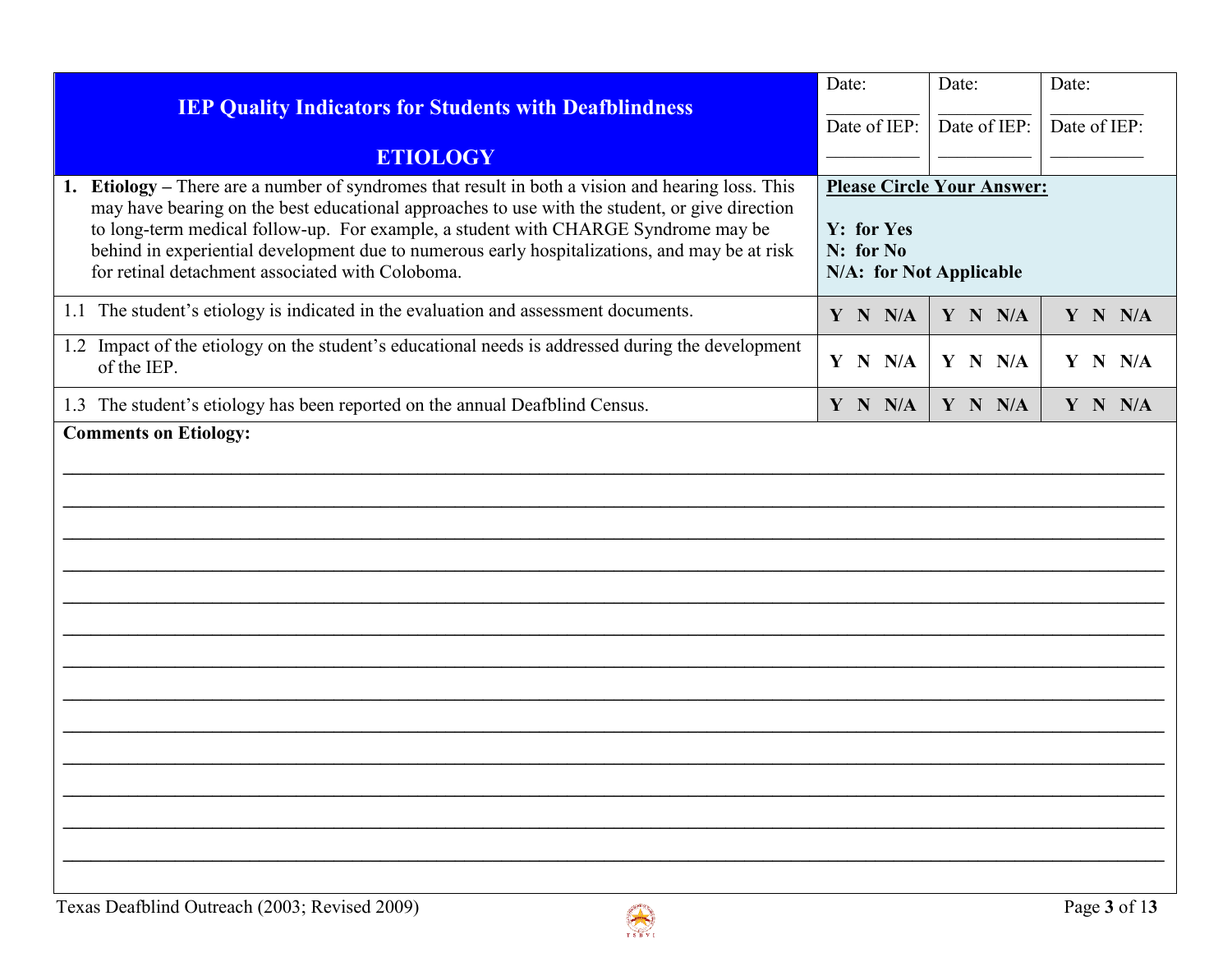| <b>IEP Quality Indicators for Students with Deafblindness</b>                                                                                                                                                                                                                                                                                                                                                                                                                                                                              | Date:                                                                                          | Date:        | Date:        |
|--------------------------------------------------------------------------------------------------------------------------------------------------------------------------------------------------------------------------------------------------------------------------------------------------------------------------------------------------------------------------------------------------------------------------------------------------------------------------------------------------------------------------------------------|------------------------------------------------------------------------------------------------|--------------|--------------|
|                                                                                                                                                                                                                                                                                                                                                                                                                                                                                                                                            | Date of IEP:                                                                                   | Date of IEP: | Date of IEP: |
| <b>ACCESS TO INFORMATION</b>                                                                                                                                                                                                                                                                                                                                                                                                                                                                                                               |                                                                                                |              |              |
| 2. Access to Information – For a student with deafblindness, the combined effects of the vision<br>and hearing loss create a barrier that significantly impedes the ability to gather information<br>from the environment. This causes chronic difficulties with incidental learning and concept<br>development. Students cannot learn what they do not detect, and they may be unaware of what<br>they are missing. Access to information is a primary issue for all students with deafblindness,<br>and should be addressed in each IEP. | <b>Please Circle Your Answer:</b><br><b>Y:</b> for Yes<br>N: for No<br>N/A: for Not Applicable |              |              |
| 2.1 Sensory access is appropriately assessed and clearly defined for the student in sensory and<br>communication reports, present level of performance, and in the IEP document.                                                                                                                                                                                                                                                                                                                                                           | Y N N/A                                                                                        | Y N N/A      | Y N N/A      |
| 2.2 The IEP includes strategies to systematically develop the use of sensory information (e.g.<br>functional vision and hearing, as well as alternative sensory information).                                                                                                                                                                                                                                                                                                                                                              | $Y$ N N/A                                                                                      | Y N N/A      | Y N N/A      |
| 2.3 The student's instructional programming includes effective strategies and approaches that<br>teach environmental information that the student is missing (e.g. thematic units, activity-based<br>instruction, scripted routines, active learning).                                                                                                                                                                                                                                                                                     | Y N N/A                                                                                        | Y N N/A      | Y N N/A      |
| 2.4 An intervener is considered based on the student's needs as addressed in 2.1 through 2.3.                                                                                                                                                                                                                                                                                                                                                                                                                                              | $Y$ N $N/A$                                                                                    | Y N N/A      | Y N N/A      |
| 2.5 The impact of environmental factors on accessing information is addressed (e.g. lighting,<br>noise, space/distance/rate/pace of instruction, etc.). For instance, a visually impaired student<br>who signs needs instructional accommodations to access an interpreter and modifications to<br>access printed information.                                                                                                                                                                                                             | Y N N/A                                                                                        | Y N N/A      | Y N N/A      |
| 2.6 Appropriate AI/VI/DB technology is reviewed, evaluated, and recommended as needed.                                                                                                                                                                                                                                                                                                                                                                                                                                                     | Y N N/A                                                                                        | Y N N/A      | Y N N/A      |
| 2.7 For any device selected for use by the student, there is a plan to introduce it, maintain it, and<br>teach the student to use the new information it provides.                                                                                                                                                                                                                                                                                                                                                                         | Y N N/A                                                                                        | Y N N/A      | Y N N/A      |
| <b>Comments on Access to Information:</b>                                                                                                                                                                                                                                                                                                                                                                                                                                                                                                  |                                                                                                |              |              |

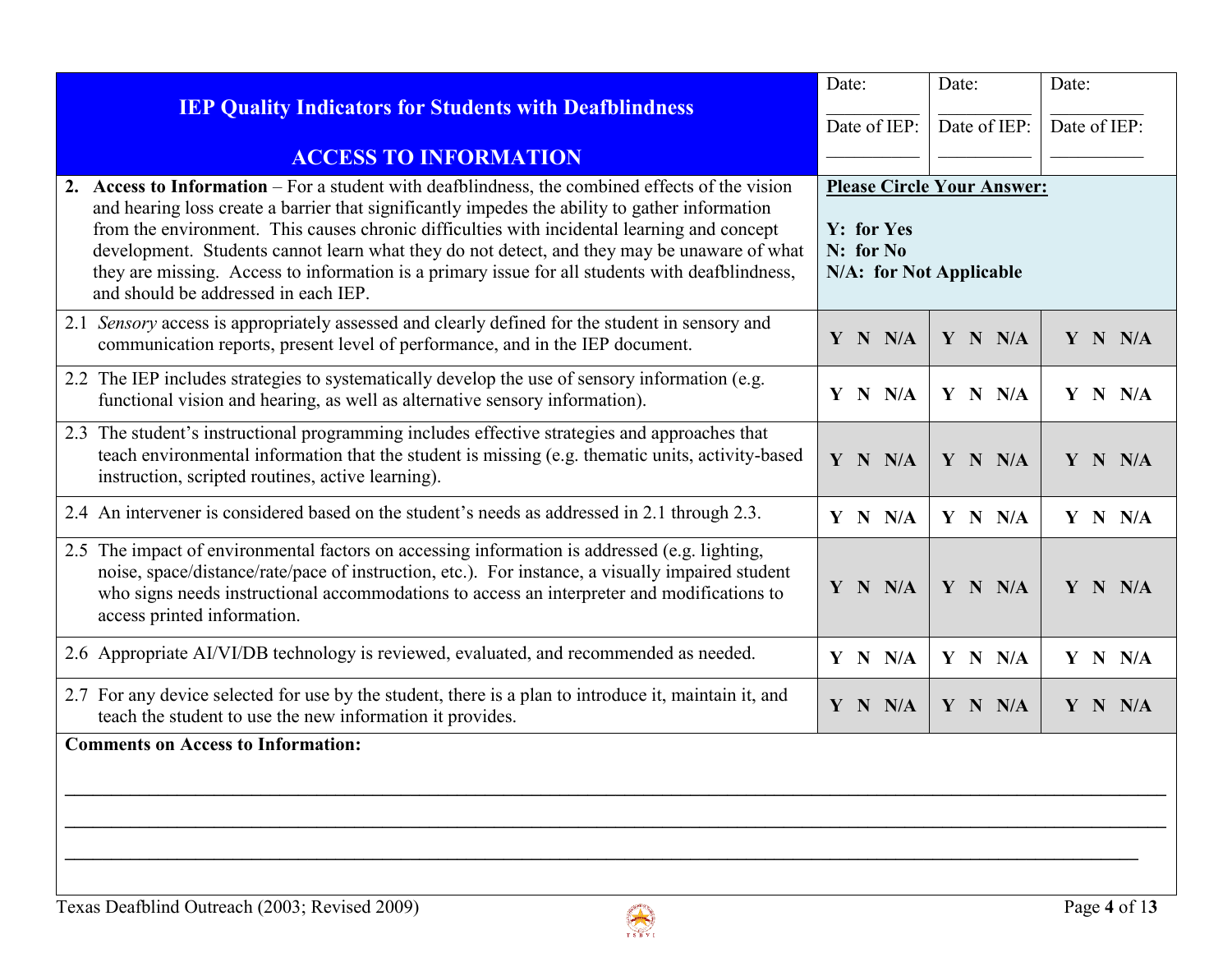|                                                                                                                                                                                                                                                                                                                                                                                                                                                                                                                                                                                                                                                                                                                                                                                                                                                                                       | Date:                                                                                   | Date:        | Date:        |
|---------------------------------------------------------------------------------------------------------------------------------------------------------------------------------------------------------------------------------------------------------------------------------------------------------------------------------------------------------------------------------------------------------------------------------------------------------------------------------------------------------------------------------------------------------------------------------------------------------------------------------------------------------------------------------------------------------------------------------------------------------------------------------------------------------------------------------------------------------------------------------------|-----------------------------------------------------------------------------------------|--------------|--------------|
| <b>IEP Quality Indicators for Students with Deafblindness</b>                                                                                                                                                                                                                                                                                                                                                                                                                                                                                                                                                                                                                                                                                                                                                                                                                         | Date of IEP:                                                                            | Date of IEP: | Date of IEP: |
| <b>SOCIAL ISSUES</b>                                                                                                                                                                                                                                                                                                                                                                                                                                                                                                                                                                                                                                                                                                                                                                                                                                                                  |                                                                                         |              |              |
| Social Issues – Deafblindness impacts the ability to form relationships and respond to<br>3.<br>interactions with others in typical ways. For example, a lack of environmental information<br>makes it difficult to identify people, locate them, know what they are doing, or understand<br>what they want. Many ordinary interactions may seem threatening, negative, or confusing to<br>the student. In turn, the student's need to gather information by close viewing and/or touch<br>can offend others. It is not unusual to see withdrawal and problems with bonding. It is<br>important to consider that social problems for a student with deafblindness are often the result<br>of an on-going lack of essential information. The psychological impact of changes in vision<br>and hearing experienced by a student with deafblindness may need to be addressed in the IEP. | <b>Please Circle Your Answer:</b><br>Y: for Yes<br>N: for No<br>N/A: for Not Applicable |              |              |
| When evaluating social skills, the team considers the effects of deafblindness and lack of<br>3.1<br>information before developing intervention strategies to address delays in social skills.                                                                                                                                                                                                                                                                                                                                                                                                                                                                                                                                                                                                                                                                                        | Y N N/A                                                                                 | Y N N/A      | Y N N/A      |
| The IEP includes a method to orient the student to new individuals.<br>3.2                                                                                                                                                                                                                                                                                                                                                                                                                                                                                                                                                                                                                                                                                                                                                                                                            | Y N N/A                                                                                 | Y N N/A      | Y N N/A      |
| The IEP addresses a way to locate and identify people in the environment.<br>3.3                                                                                                                                                                                                                                                                                                                                                                                                                                                                                                                                                                                                                                                                                                                                                                                                      | Y N N/A                                                                                 | Y N N/A      | Y N N/A      |
| The IEP acknowledges the student's need to bond and build trust in order to learn and<br>3.4<br>addresses whether there is a need for assigning an intervener to the student.                                                                                                                                                                                                                                                                                                                                                                                                                                                                                                                                                                                                                                                                                                         | Y N N/A                                                                                 | Y N N/A      | Y N N/A      |
| Strategies are developed to increase the number and quality of interactions and relationships<br>3.5<br>for the student.                                                                                                                                                                                                                                                                                                                                                                                                                                                                                                                                                                                                                                                                                                                                                              | Y N N/A                                                                                 | Y N N/A      | Y N N/A      |
| Strategies are developed to improve the ability to initiate meaningful and socially<br>3.6<br>appropriate self-directed activities during free time.                                                                                                                                                                                                                                                                                                                                                                                                                                                                                                                                                                                                                                                                                                                                  | Y N N/A                                                                                 | Y N N/A      | Y N N/A      |
| The IEP addresses how deafblindness affects sexuality, including: language related to<br>3.7<br>sexuality and body parts; needs unique to gender; sexual health; and appropriate touch.                                                                                                                                                                                                                                                                                                                                                                                                                                                                                                                                                                                                                                                                                               | Y N N/A                                                                                 | Y N N/A      | Y N N/A      |
| <b>Comments on Social Issues:</b>                                                                                                                                                                                                                                                                                                                                                                                                                                                                                                                                                                                                                                                                                                                                                                                                                                                     |                                                                                         |              |              |

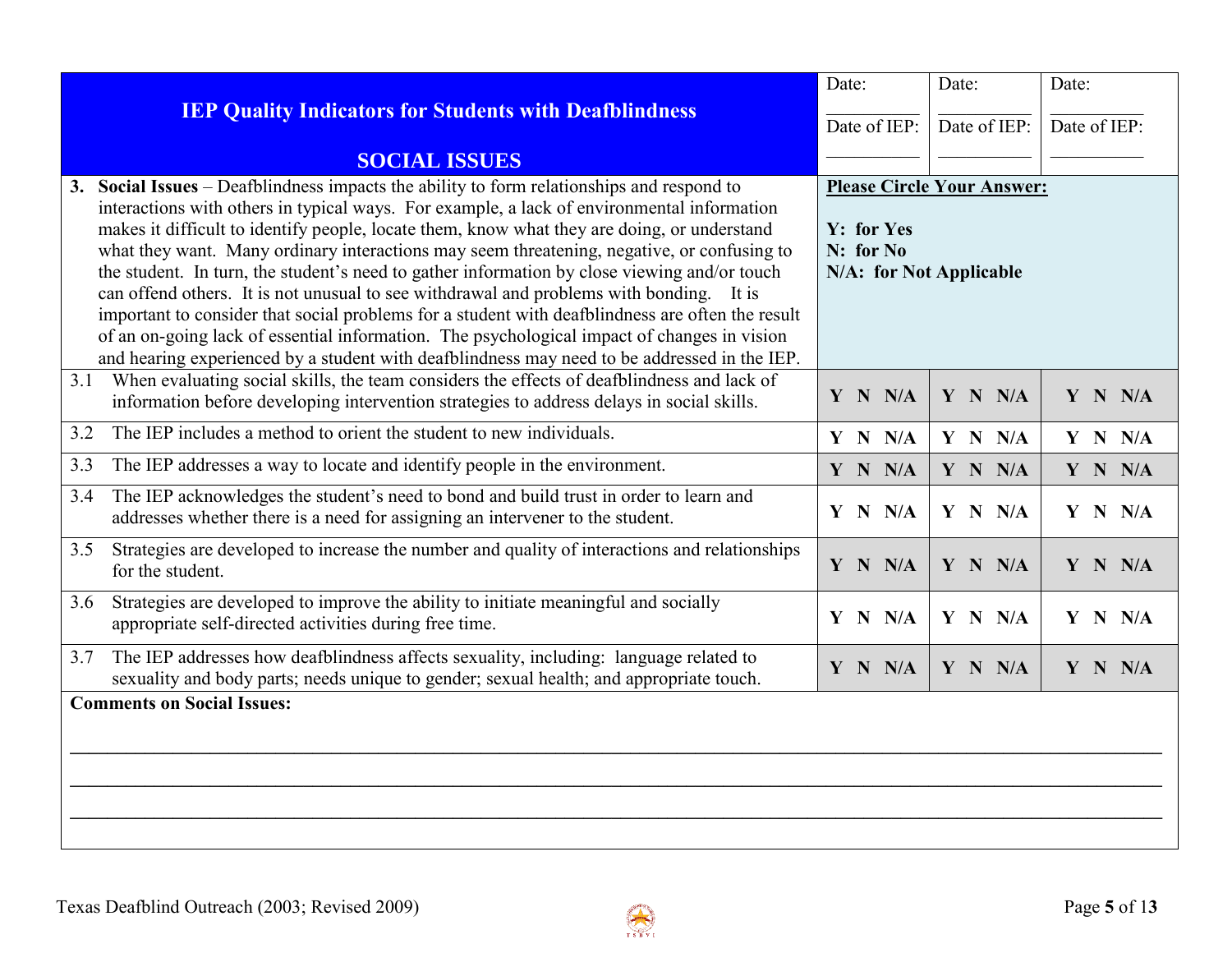|                                                                                                                                                                                                                                                                                                                                                                                                                                                                                                                                                                                                                                                                                                                                                                                               | Date:        | Date:        | Date:        |
|-----------------------------------------------------------------------------------------------------------------------------------------------------------------------------------------------------------------------------------------------------------------------------------------------------------------------------------------------------------------------------------------------------------------------------------------------------------------------------------------------------------------------------------------------------------------------------------------------------------------------------------------------------------------------------------------------------------------------------------------------------------------------------------------------|--------------|--------------|--------------|
| <b>IEP Quality Indicators for Students with Deafblindness</b>                                                                                                                                                                                                                                                                                                                                                                                                                                                                                                                                                                                                                                                                                                                                 | Date of IEP: | Date of IEP: | Date of IEP: |
| <b>COMMUNICATION</b>                                                                                                                                                                                                                                                                                                                                                                                                                                                                                                                                                                                                                                                                                                                                                                          |              |              |              |
| <b>Communication</b> $-\mathbf{A}$ combined vision and hearing loss can profoundly impact the<br><b>Please Circle Your Answer:</b><br>4.<br>development of both receptive and expressive communication. A lack of informal and/or<br>Y: for Yes<br>formal communication creates a barrier affecting all areas of learning. Many students with<br>N: for No<br>deafblindness have difficulty finding and engaging potential communication partners without<br>N/A: for Not Applicable<br>support from someone (e.g. intervener, interpreter, DB teacher) who can bridge between the<br>student's unique communication system and typical speakers. Without this support the student<br>is cut off from accessing both instruction and conversational interactions that are key to<br>learning. |              |              |              |
| 4.1. An appropriate communication evaluation has been completed.                                                                                                                                                                                                                                                                                                                                                                                                                                                                                                                                                                                                                                                                                                                              | Y N N/A      | Y N N/A      | Y N N/A      |
| 4.2. The IEP incorporates communication evaluation and strategies that appropriately reflect the<br>student's developmental level in the areas of:<br>Communicative Forms – (touch cues, object symbols, pictures, gestures, sign, speech,<br>a.<br>print, Braille etc.);                                                                                                                                                                                                                                                                                                                                                                                                                                                                                                                     | $Y$ N $N/A$  | Y N N/A      | Y N N/A      |
| b. Social Aspects – functions (request, reject, label, report, etc.) and social interactions<br>(bonding with primary caregivers, initiating interactions, maintaining joint attention, turn<br>taking, etc.);                                                                                                                                                                                                                                                                                                                                                                                                                                                                                                                                                                                | Y N N/A      | Y N N/A      | Y N N/A      |
| c. Vocabulary – targeted vocabulary reflects the student's conceptual understanding;                                                                                                                                                                                                                                                                                                                                                                                                                                                                                                                                                                                                                                                                                                          | Y N N/A      | Y N N/A      | Y N N/A      |
| Content – topics (gym, eating lunch, music, etc.), meaning categories (objects, actions,<br>d.<br>people, places, etc.) and contexts (here and now, the next activity, something occurring                                                                                                                                                                                                                                                                                                                                                                                                                                                                                                                                                                                                    | Y N N/A      | Y N N/A      | Y N N/A      |
| 4.3. Literacy issues are considered, including the following elements:<br>a. are alternative static communication forms (objects, tactile symbols, pictures, print, etc.)<br>used for a variety of functions (lists, letters, experience books, etc.)?                                                                                                                                                                                                                                                                                                                                                                                                                                                                                                                                        | Y N N/A      | Y N N/A      | Y N N/A      |
| b. can the student spell or fingerspell?                                                                                                                                                                                                                                                                                                                                                                                                                                                                                                                                                                                                                                                                                                                                                      | Y N N/A      | Y N N/A      | Y N N/A      |
| c. if Braille is used or considered, is Grade One taught to fingerspellers?                                                                                                                                                                                                                                                                                                                                                                                                                                                                                                                                                                                                                                                                                                                   | Y N N/A      | Y N N/A      | Y N N/A      |
| d. is language complexity right for student whose primary language is sign, not English?                                                                                                                                                                                                                                                                                                                                                                                                                                                                                                                                                                                                                                                                                                      | Y N N/A      | Y N N/A      | Y N N/A      |
| <b>Comments on Communication:</b>                                                                                                                                                                                                                                                                                                                                                                                                                                                                                                                                                                                                                                                                                                                                                             |              |              |              |

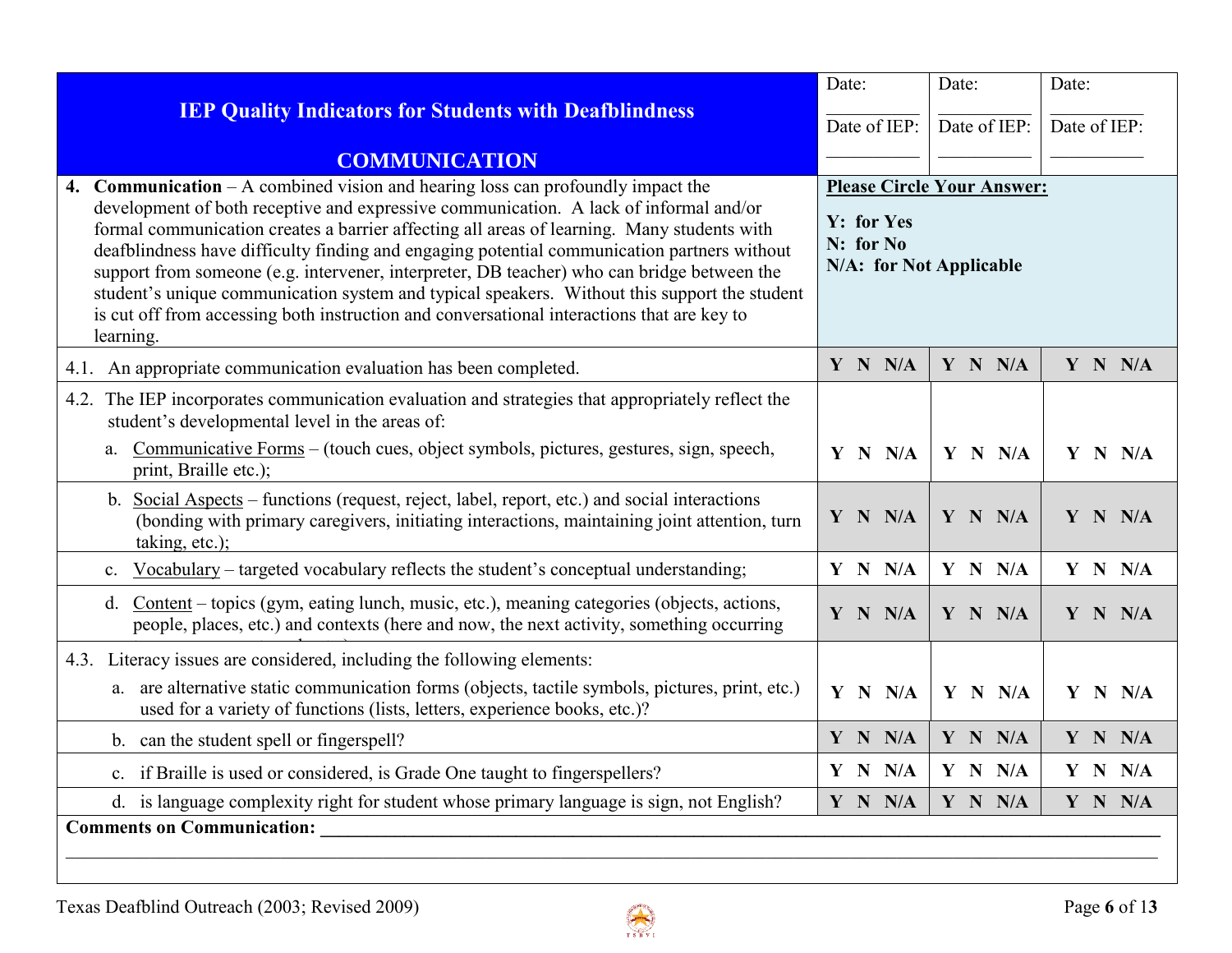| Date:                                                                                   | Date:        | Date:        |
|-----------------------------------------------------------------------------------------|--------------|--------------|
| Date of IEP:                                                                            | Date of IEP: | Date of IEP: |
|                                                                                         |              |              |
| <b>Please Circle Your Answer:</b><br>Y: for Yes<br>N: for No<br>N/A: for Not Applicable |              |              |
| Y N N/A                                                                                 | Y N N/A      | Y N N/A      |
| Y N N/A                                                                                 | Y N N/A      | Y N N/A      |
| Y N N/A                                                                                 | Y N N/A      | Y N N/A      |
| Y N N/A                                                                                 | Y N N/A      | Y N N/A      |
|                                                                                         |              |              |
|                                                                                         |              |              |

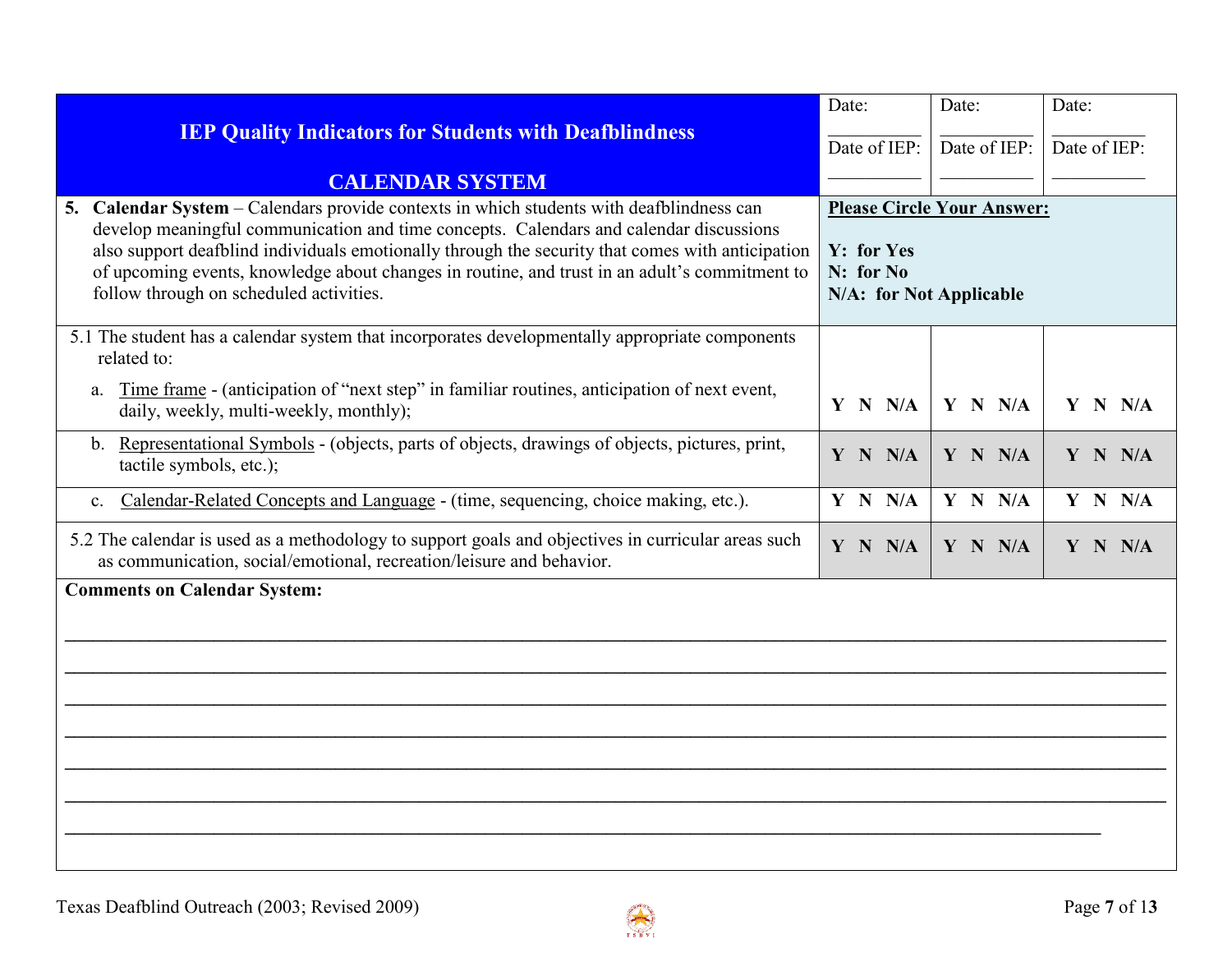|                                                                                                                                                                                                                                                                                                                                                                                                                                                                                                                                                                                                                                                                                                                                                                                                      | Date:                                                                                          | Date:        | Date:        |
|------------------------------------------------------------------------------------------------------------------------------------------------------------------------------------------------------------------------------------------------------------------------------------------------------------------------------------------------------------------------------------------------------------------------------------------------------------------------------------------------------------------------------------------------------------------------------------------------------------------------------------------------------------------------------------------------------------------------------------------------------------------------------------------------------|------------------------------------------------------------------------------------------------|--------------|--------------|
| <b>IEP Quality Indicators for Students with Deafblindness</b>                                                                                                                                                                                                                                                                                                                                                                                                                                                                                                                                                                                                                                                                                                                                        | Date of IEP:                                                                                   | Date of IEP: | Date of IEP: |
| <b>BEHAVIOR</b>                                                                                                                                                                                                                                                                                                                                                                                                                                                                                                                                                                                                                                                                                                                                                                                      |                                                                                                |              |              |
| Behavior – For students with deafblindness, issues of challenging behavior are usually closely<br>tied to sensory access and communication. Behavior is often the result of coping with<br>situations that seem confusing or threatening due to lack of information available from others<br>or from the environment. It can also be the result of frustration about being ineffective in<br>communicating about important topics in more socially acceptable ways. The student's<br>difficulty in recognizing, trusting, and bonding with others can have an impact on behavior.<br>Additionally, behaviors may result from the student's need to stimulate or regulate sensory<br>input, or they may be in response to pain associated with medical conditions like glaucoma or<br>ear infections. | <b>Please Circle Your Answer:</b><br><b>Y:</b> for Yes<br>N: for No<br>N/A: for Not Applicable |              |              |
| 6.1 Evaluation of behavior includes a functional behavior analysis addressing the sensory needs<br>met by the behaviors in question and/or their communicative intent.                                                                                                                                                                                                                                                                                                                                                                                                                                                                                                                                                                                                                               | Y N N/A                                                                                        | Y N N/A      | $Y$ N $N/A$  |
| 6.2 The team has evaluated whether discomfort related to medical conditions or features<br>associated with the student's etiology are impacting the behaviors in question.                                                                                                                                                                                                                                                                                                                                                                                                                                                                                                                                                                                                                           | Y N N/A                                                                                        | Y N N/A      | $Y$ N N/A    |
| 6.3 When behavior is a concern, the IEP includes goals for improving the student's ability to<br>communicate ideas and concerns in more socially acceptable ways.                                                                                                                                                                                                                                                                                                                                                                                                                                                                                                                                                                                                                                    | Y N N/A                                                                                        | Y N N/A      | Y N N/A      |
| 6.4 When behavior is a concern, the IEP includes strategies for providing the student with more<br>understandable information about activities, surroundings, and expectations.                                                                                                                                                                                                                                                                                                                                                                                                                                                                                                                                                                                                                      | Y N N/A                                                                                        | Y N N/A      | Y N N/A      |
| <b>Comments on Behavior:</b>                                                                                                                                                                                                                                                                                                                                                                                                                                                                                                                                                                                                                                                                                                                                                                         |                                                                                                |              |              |

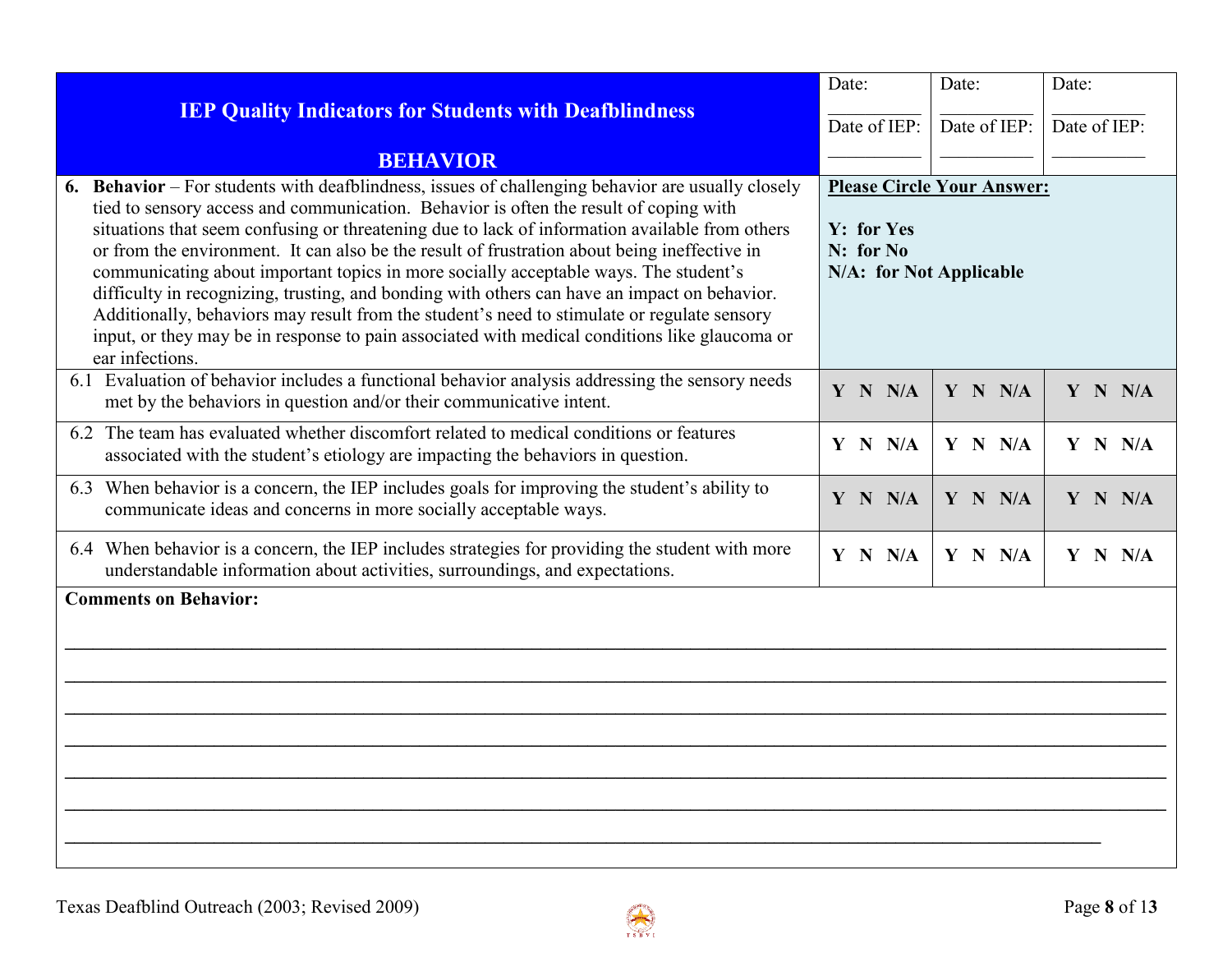|                                                                                                                                                                                                                                                                                                                                                                                                                                                                                                                                                                                                    | Date:                                                                                       | Date:        | Date:        |
|----------------------------------------------------------------------------------------------------------------------------------------------------------------------------------------------------------------------------------------------------------------------------------------------------------------------------------------------------------------------------------------------------------------------------------------------------------------------------------------------------------------------------------------------------------------------------------------------------|---------------------------------------------------------------------------------------------|--------------|--------------|
| <b>IEP Quality Indicators for Students with Deafblindness</b>                                                                                                                                                                                                                                                                                                                                                                                                                                                                                                                                      | Date of IEP:                                                                                | Date of IEP: | Date of IEP: |
| <b>ORIENTATION &amp; MOBILITY (O&amp;M)</b>                                                                                                                                                                                                                                                                                                                                                                                                                                                                                                                                                        |                                                                                             |              |              |
| 7. Orientation and Mobility $(O\&M)$ – Deafblindness affects the ability of students to know<br>where they are, and how to go from place to place. Certified O&M Specialists (COMS) will<br>find that working with this population may require some changes in instructional approaches.<br>Students with deafblindness get less information from the environment, and have a lower<br>motivation to explore. Deafblindness affects the identification and use of sound cues. Students<br>need more orientation to environments, and strategies to gather information about their<br>surroundings. | <b>Please Circle Your Answer:</b><br>Y: for Yes<br>$N:$ for $No$<br>N/A: for Not Applicable |              |              |
| 7.1. The student's level of exploration and movement is evaluated in light of the effects of<br>deafblindness.                                                                                                                                                                                                                                                                                                                                                                                                                                                                                     | Y N N/A                                                                                     | Y N N/A      | Y N N/A      |
| 7.2. O&M evaluation and programming reflects the effects of hearing loss on the student's ability<br>to localize and identify sound cues.                                                                                                                                                                                                                                                                                                                                                                                                                                                          | Y N N/A                                                                                     | Y N N/A      | Y N N/A      |
| 7.3. The IEP reflects a plan for the Certified O&M Specialist to receive support from the team (i.e.<br>support from an interpreter, intervener, or teacher of the deafblind) in utilizing the student's<br>communication system during instruction.                                                                                                                                                                                                                                                                                                                                               | Y N N/A                                                                                     | Y N N/A      | Y N N/A      |
| 7.4. Instruction as reflected in the IEP provides adequate information for the student to establish a<br>destination and recognize a particular route (use of a communication system to establish a<br>destination, use of the calendar conversation, additional time to explore the salient parts of the<br>route).                                                                                                                                                                                                                                                                               | Y N N/A                                                                                     | Y N N/A      | $Y$ N N/A    |
| 7.5. Instruction as reflected in the IEP provides supplemental information about the environment<br>to offset the lack of incidental learning (what is a mall? Or a bus?) by experientially teaching<br>concepts and related vocabulary.                                                                                                                                                                                                                                                                                                                                                           | Y N N/A                                                                                     | Y N N/A      | $Y$ N N/A    |
| <b>Comments on Orientation &amp; Mobility:</b>                                                                                                                                                                                                                                                                                                                                                                                                                                                                                                                                                     |                                                                                             |              |              |
|                                                                                                                                                                                                                                                                                                                                                                                                                                                                                                                                                                                                    |                                                                                             |              |              |
|                                                                                                                                                                                                                                                                                                                                                                                                                                                                                                                                                                                                    |                                                                                             |              |              |
|                                                                                                                                                                                                                                                                                                                                                                                                                                                                                                                                                                                                    |                                                                                             |              |              |
|                                                                                                                                                                                                                                                                                                                                                                                                                                                                                                                                                                                                    |                                                                                             |              |              |
|                                                                                                                                                                                                                                                                                                                                                                                                                                                                                                                                                                                                    |                                                                                             |              |              |

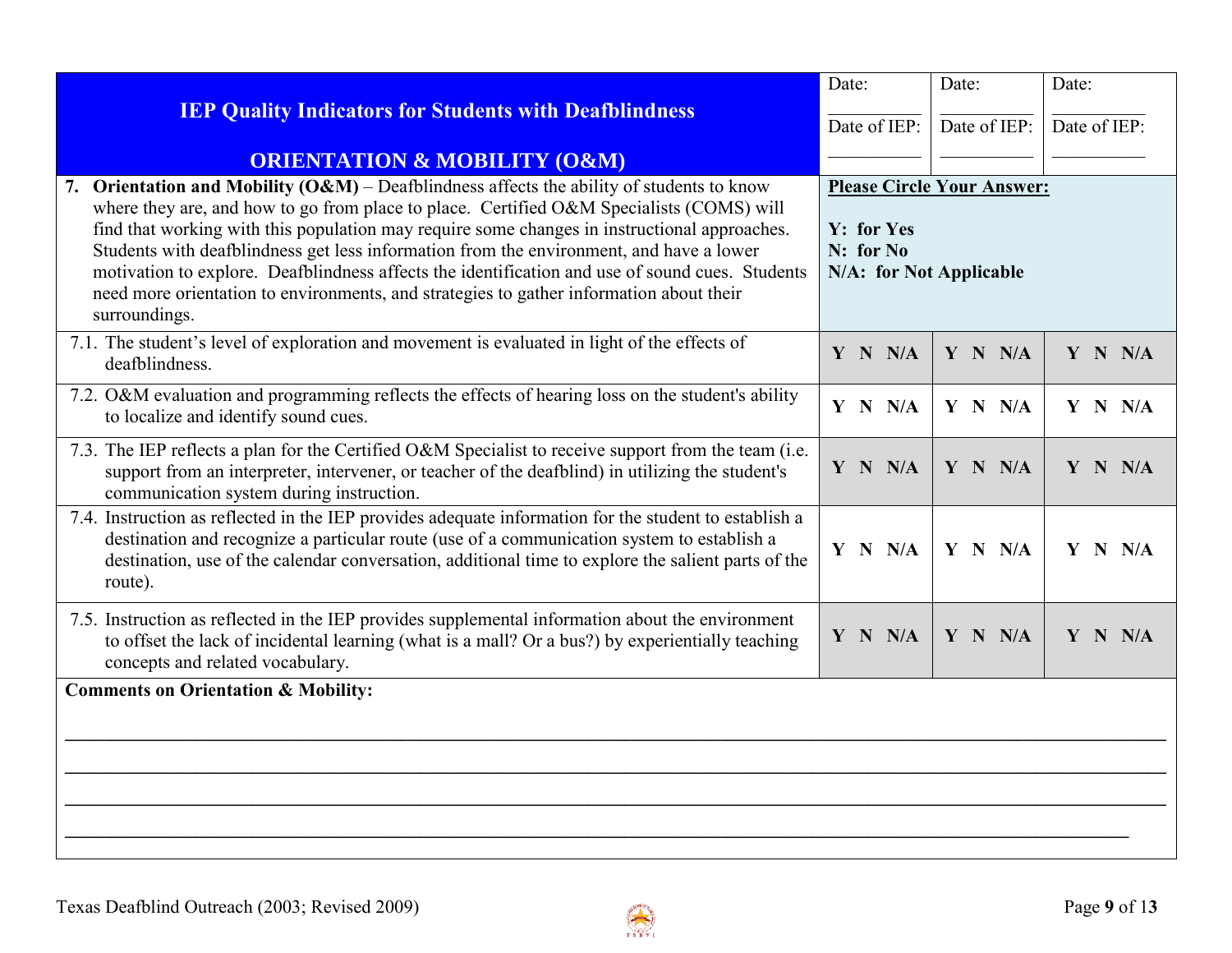|                                                                                                                                                                                                                                                                                                                                                                                                                                                                                                                                                                                                                                                                                                                                                                                                                                                        | Date:                                                                                   | Date:        | Date:        |
|--------------------------------------------------------------------------------------------------------------------------------------------------------------------------------------------------------------------------------------------------------------------------------------------------------------------------------------------------------------------------------------------------------------------------------------------------------------------------------------------------------------------------------------------------------------------------------------------------------------------------------------------------------------------------------------------------------------------------------------------------------------------------------------------------------------------------------------------------------|-----------------------------------------------------------------------------------------|--------------|--------------|
| <b>IEP Quality Indicators for Students with Deafblindness</b>                                                                                                                                                                                                                                                                                                                                                                                                                                                                                                                                                                                                                                                                                                                                                                                          | Date of IEP:                                                                            | Date of IEP: | Date of IEP: |
| <b>RELATED AND SUPPLEMENTAL SERVICES</b>                                                                                                                                                                                                                                                                                                                                                                                                                                                                                                                                                                                                                                                                                                                                                                                                               |                                                                                         |              |              |
| 8. Related and Supplemental Services – Certain related services and supports are designed for<br>students with sensory impairments, and should be considered for all students with<br>deafblindness. For example, an intervener is a paraprofessional with special skills and training<br>who is designated to work individually with a student who is deafblind. Sign language<br>interpretation and O&M are also examples of specialized services. Additionally, the effects of<br>deafblindness should be taken into account in assessments, evaluations and delivery of all<br>related services provided to the student. For example, optimal positioning for communication<br>access should be considered by the physical therapist. Counselors may need to address changes<br>in vision and hearing experienced by a student with deafblindness. | <b>Please Circle Your Answer:</b><br>Y: for Yes<br>N: for No<br>N/A: for Not Applicable |              |              |
| The student's sensory access to instruction has been evaluated, and the need for an<br>8.1.<br>interpreter or intervener to effectively meet IEP goals has been considered.                                                                                                                                                                                                                                                                                                                                                                                                                                                                                                                                                                                                                                                                            | Y N N/A                                                                                 | Y N N/A      | Y N N/A      |
| There has been an O&M evaluation that addresses the effects of hearing loss in combination<br>8.2.<br>with the vision impairment in determining the need for services. (Refer to Section 7 on<br>Orientation and Mobility.)                                                                                                                                                                                                                                                                                                                                                                                                                                                                                                                                                                                                                            | Y N N/A                                                                                 | Y N N/A      | $Y$ N N/A    |
| The effects of deafblindness have been assessed in a communication evaluation, and services<br>8.3.<br>of a speech/language pathologist have been considered.                                                                                                                                                                                                                                                                                                                                                                                                                                                                                                                                                                                                                                                                                          | Y N N/A                                                                                 | Y N N/A      | Y N N/A      |
| Assessments, evaluations and delivery of all related and supplemental services take into<br>8.4.<br>account the effects of deafblindness.                                                                                                                                                                                                                                                                                                                                                                                                                                                                                                                                                                                                                                                                                                              | Y N N/A                                                                                 | Y N N/A      | Y N N/A      |
| The IEP addresses training for the family and staff on issues related to deafblindness.<br>8.5.                                                                                                                                                                                                                                                                                                                                                                                                                                                                                                                                                                                                                                                                                                                                                        | Y N N/A                                                                                 | Y N N/A      | Y N N/A      |
| <b>Comments on Related and Supplemented Services:</b>                                                                                                                                                                                                                                                                                                                                                                                                                                                                                                                                                                                                                                                                                                                                                                                                  |                                                                                         |              |              |
|                                                                                                                                                                                                                                                                                                                                                                                                                                                                                                                                                                                                                                                                                                                                                                                                                                                        |                                                                                         |              |              |

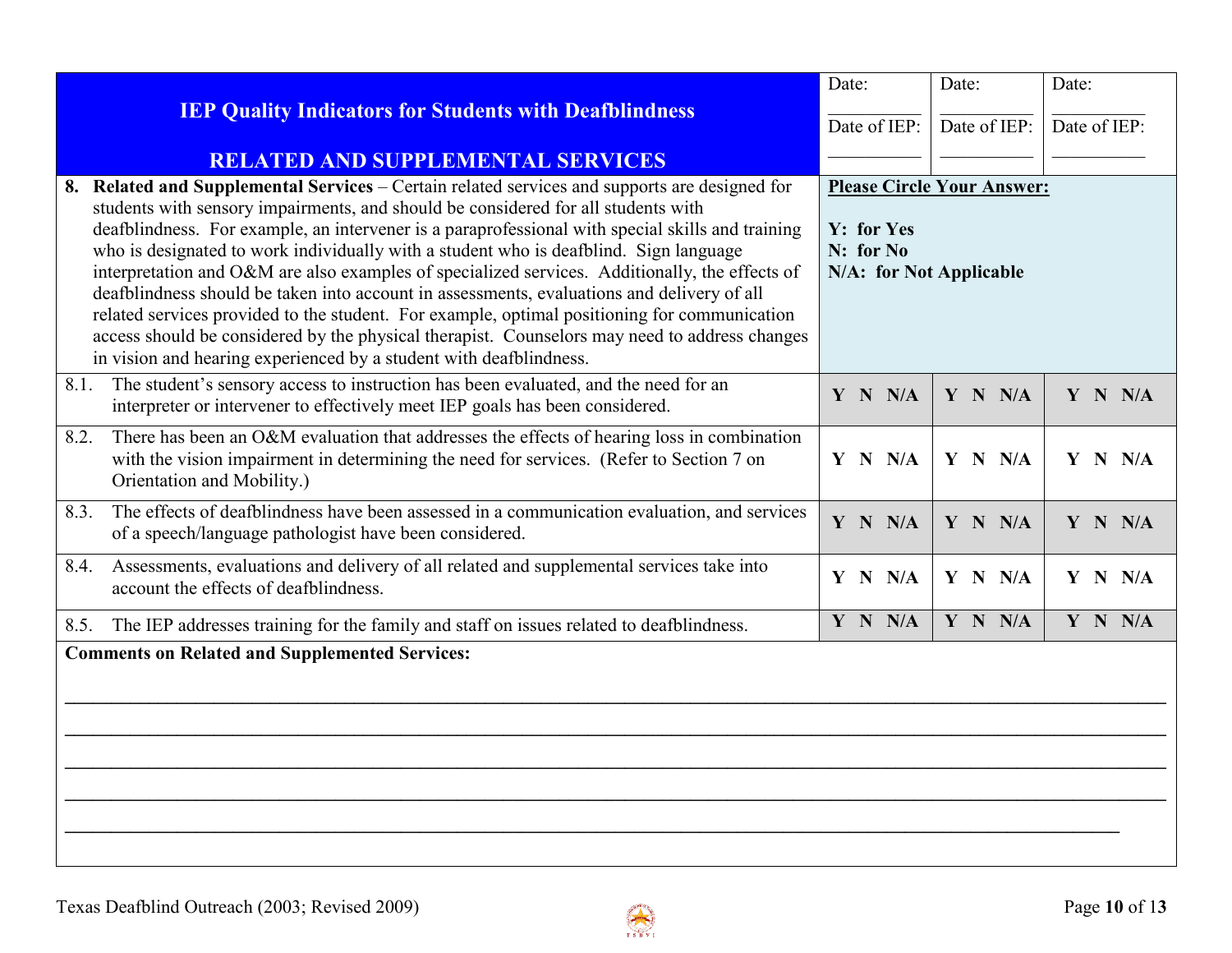|                                                                                                                                                                                                                                                                                                                                                                                                                                                                                                                                                                                                                                                                                                                                                                                                                                                                                                                                                                                 | Date:                                                                                   | Date:        | Date:        |
|---------------------------------------------------------------------------------------------------------------------------------------------------------------------------------------------------------------------------------------------------------------------------------------------------------------------------------------------------------------------------------------------------------------------------------------------------------------------------------------------------------------------------------------------------------------------------------------------------------------------------------------------------------------------------------------------------------------------------------------------------------------------------------------------------------------------------------------------------------------------------------------------------------------------------------------------------------------------------------|-----------------------------------------------------------------------------------------|--------------|--------------|
| <b>IEP Quality Indicators for Students with Deafblindness</b>                                                                                                                                                                                                                                                                                                                                                                                                                                                                                                                                                                                                                                                                                                                                                                                                                                                                                                                   | Date of IEP:                                                                            | Date of IEP: | Date of IEP: |
| <b>TRANSITION PLANNING</b>                                                                                                                                                                                                                                                                                                                                                                                                                                                                                                                                                                                                                                                                                                                                                                                                                                                                                                                                                      |                                                                                         |              |              |
| Transition Planning – As a student enters the teen years and nears graduation, there are<br>9.<br>considerations for both educational programming and community services. The need for<br>experientially based vocational assessment and instruction in real-world environments is<br>heightened when sensory issues affect access to environmental information and practical<br>experience. The ability to initiate and sustain meaningful leisure activities is impacted by the<br>capacity to learn through modeling and gather environmental cues. Being an effective self-<br>advocate about communication and access to information is essential for success in higher<br>education, employment, and other community settings. Additionally, referrals to community<br>services designed for people with deafblindness lead to better adult outcomes (e.g. community<br>intervener, support service provider, interpreter, specialized residential & vocational support). | <b>Please Circle Your Answer:</b><br>Y: for Yes<br>N: for No<br>N/A: for Not Applicable |              |              |
| Vocational assessment and instruction is based on the student's language and conceptual<br>9.1.<br>development, and includes sampling a variety of job experiences in work settings.                                                                                                                                                                                                                                                                                                                                                                                                                                                                                                                                                                                                                                                                                                                                                                                            | Y N N/A                                                                                 | Y N N/A      | Y N N/A      |
| The student's ability to engage in meaningful, enjoyable and productive self-directed leisure<br>9.2.<br>activities has been assessed, and the IEP includes goals to improve the student's ability to<br>make choices and participate in activities during unstructured time as needed.                                                                                                                                                                                                                                                                                                                                                                                                                                                                                                                                                                                                                                                                                         | Y N N/A                                                                                 | Y N N/A      | Y N N/A      |
| The IEP reflects development of self-advocacy skills related to communication style and<br>9.3.<br>sensory needs in education, work, and social settings.                                                                                                                                                                                                                                                                                                                                                                                                                                                                                                                                                                                                                                                                                                                                                                                                                       | Y N N/A                                                                                 | Y N N/A      | Y N N/A      |
| The IEP includes assessment and instruction related to communication and travel in various<br>9.4.<br>community settings and situations.                                                                                                                                                                                                                                                                                                                                                                                                                                                                                                                                                                                                                                                                                                                                                                                                                                        | Y N N/A                                                                                 | Y N N/A      | Y N N/A      |
| The student has been referred to appropriate services, including the deafblind specialist at the<br>9.5.<br>DARS- Division of Blind Services, the Deaf-Blind Multiple Disabilities Medicaid Waiver<br>Program, and the Helen Keller National Center.                                                                                                                                                                                                                                                                                                                                                                                                                                                                                                                                                                                                                                                                                                                            | Y N N/A                                                                                 | Y N N/A      | Y N N/A      |
| <b>Comments on Related and Supplemented Services:</b>                                                                                                                                                                                                                                                                                                                                                                                                                                                                                                                                                                                                                                                                                                                                                                                                                                                                                                                           |                                                                                         |              |              |
|                                                                                                                                                                                                                                                                                                                                                                                                                                                                                                                                                                                                                                                                                                                                                                                                                                                                                                                                                                                 |                                                                                         |              |              |
|                                                                                                                                                                                                                                                                                                                                                                                                                                                                                                                                                                                                                                                                                                                                                                                                                                                                                                                                                                                 |                                                                                         |              |              |
|                                                                                                                                                                                                                                                                                                                                                                                                                                                                                                                                                                                                                                                                                                                                                                                                                                                                                                                                                                                 |                                                                                         |              |              |
|                                                                                                                                                                                                                                                                                                                                                                                                                                                                                                                                                                                                                                                                                                                                                                                                                                                                                                                                                                                 |                                                                                         |              |              |

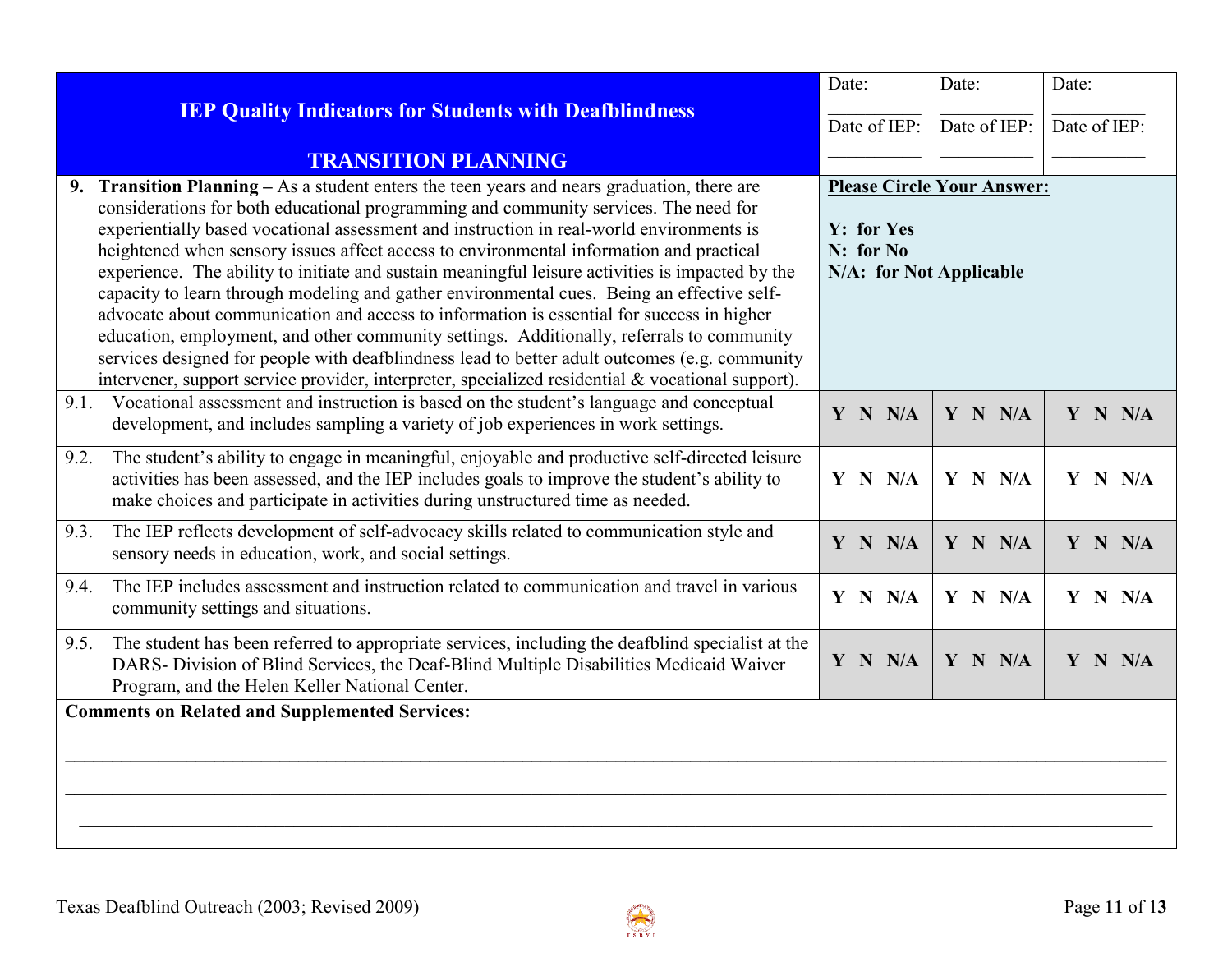|                                                                                                                                                                                                                                                                                                                                                                                                                                                                                                                                                                                                                                                                                                                                                                                                               | Date:                                                                                   | Date:        | Date:        |
|---------------------------------------------------------------------------------------------------------------------------------------------------------------------------------------------------------------------------------------------------------------------------------------------------------------------------------------------------------------------------------------------------------------------------------------------------------------------------------------------------------------------------------------------------------------------------------------------------------------------------------------------------------------------------------------------------------------------------------------------------------------------------------------------------------------|-----------------------------------------------------------------------------------------|--------------|--------------|
| <b>IEP Quality Indicators for Students with Deafblindness</b>                                                                                                                                                                                                                                                                                                                                                                                                                                                                                                                                                                                                                                                                                                                                                 | Date of IEP:                                                                            | Date of IEP: | Date of IEP: |
| <b>A TEAMING PROCESS PLAN</b>                                                                                                                                                                                                                                                                                                                                                                                                                                                                                                                                                                                                                                                                                                                                                                                 |                                                                                         |              |              |
| 10. Teaming – Due to the complexity of needs of students who are deafblind, annual meetings of<br>the IEP team may not be sufficient for planning the educational program. Continuous input<br>from a smaller core group is often needed to guide daily programming. The function of the<br>core team is to review, refine, and direct on-going educational programming. Core team<br>members may include those who daily and weekly interact with the student (e.g. parent,<br>intervener, classroom teacher, teacher of the deafblind, VI teacher, AI teacher). The core team<br>should meet regularly (weekly, bi-weekly, monthly or quarterly) based on the student's needs.<br>An extended team may meet with the core team when expertise is needed in specialized<br>therapy areas (e.g. PT, OT, O&M). | <b>Please Circle Your Answer:</b><br>Y: for Yes<br>N: for No<br>N/A: for Not Applicable |              |              |
| 10.1. The IEP includes a Team Management Plan (i.e. identifying core and extended<br>team members; a meeting schedule; responsibilities for meeting arrangements and<br>communication; group norms).                                                                                                                                                                                                                                                                                                                                                                                                                                                                                                                                                                                                          | Y N N/A                                                                                 | Y N N/A      | Y N N/A      |
| 10.2. Daily time is designated for the teacher and support service provider (i.e. intervener;<br>interpreter) to plan together and discuss lesson plans, intervention strategies, and student<br>progress.                                                                                                                                                                                                                                                                                                                                                                                                                                                                                                                                                                                                    | Y N N/A                                                                                 | Y N N/A      | Y N N/A      |
| 10.3. Training in deafblindness for all team members is addressed in the IEP.                                                                                                                                                                                                                                                                                                                                                                                                                                                                                                                                                                                                                                                                                                                                 | Y N N/A                                                                                 | Y N N/A      | Y N N/A      |
| <b>Comments on Teaming Process Plan:</b>                                                                                                                                                                                                                                                                                                                                                                                                                                                                                                                                                                                                                                                                                                                                                                      |                                                                                         |              |              |